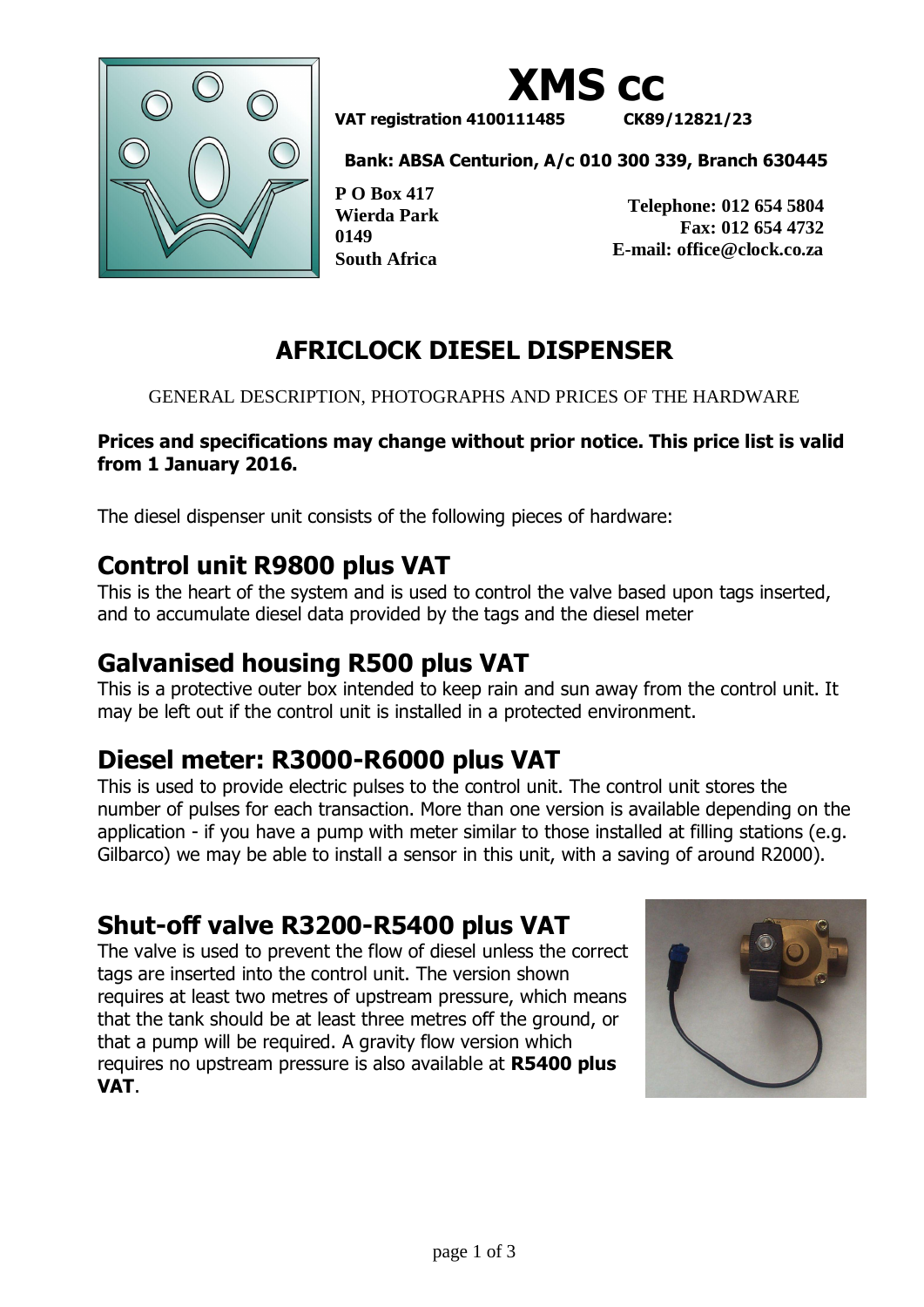### **Sensor R500 plus VAT**

Where a garage-type electric pump is used, a much cheaper option is to use a sensor instead of a meter. This is obviously only available if we are able to install a sensor into the pump. In these cases the shut-off valve can typically also be left out.

### **Dallas buttons R32 each plus VAT**

Each driver, resource (vehicle/plant item) and each cost centre or field gets a Dallas button allocated. This button is used to authorise each transaction.

## **Button reader R400 plus VAT**

You need at least one of these units to assign buttons to drivers, vehicles or plant, and cost centres or fields.





**Diesel control software R2000 plus VAT**: This is a Windows-based

software package that manages the whole system

# **Installation costs between R4000 and R5500 plus VAT**

depending on distance.

Please note that these are the most generally used items. Prices may vary according to your own specific situation. Please contact us on (012) 654 5804 for more information or a complete quote.

**The next page contains three different typical installation scenarios, to enable you to arrive at a reasonable cost estimate for your own situation.**